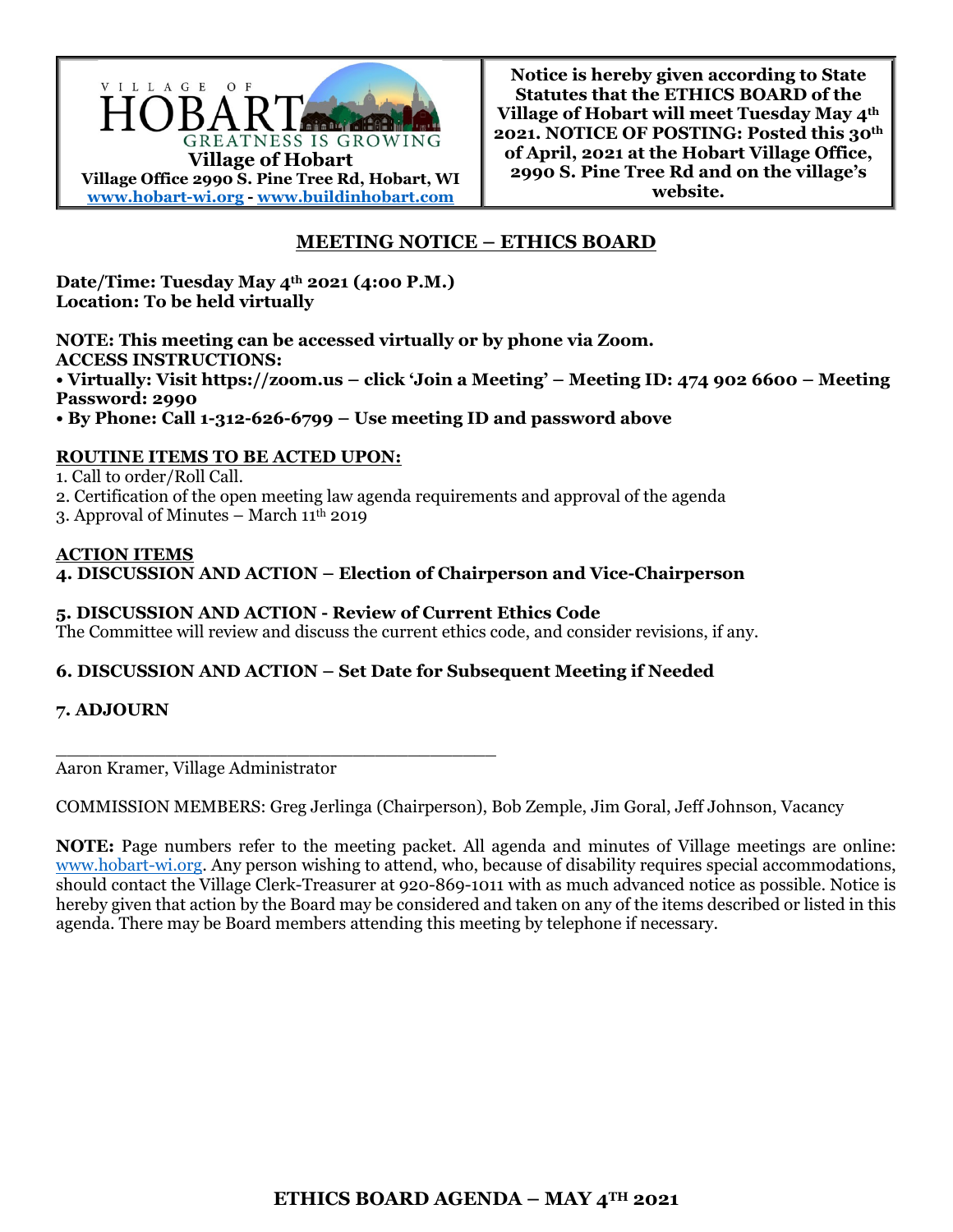

**Notice is hereby given according to State Statutes that the ETHICS COMMITTEE of the Village of Hobart will meet on Monday March 11th 2019 at 6:30 P.M. at the Hobart Village Office. NOTICE OF POSTING: Posted this 4th day of March, 2019 at the Hobart Village Office, 2990 S. Pine Tree Rd and on the village's website.**

# **ETHICS COMMITTEE MINUTES**

## **Date/Time: Monday March 11th 2019 (6:30 P.M.) Location: Village Office, 2990 South Pine Tree Road**

## **ROUTINE ITEMS TO BE ACTED UPON:**

**1. Call to order/Roll Call –** Three members present - Greg Jerlinga (Chairperson), Jim Goral, Jeff Johnson. Two members absent - Fran Junio (Vice-Chairperson) and Bob Zemple. A quorum of the Committee was present.

**2. Certification of the open meeting law agenda requirements and approval of the agenda** – MOTION: Jerlinga SECOND: Johnson VOTE: 3-0

**3. Approval of Minutes – February 11<sup>th</sup> 2019 – ACTION: To approve MOTION: Jerlinga SECOND:** Johnson VOTE: 3-0

**4. Public Comment on Non-Agenda Items** - None

#### **ACTION ITEMS**

**5. ADJOURN to CLOSED SESSION (6:31 PM): Under Wisconsin State Statute 19.85 (1) (b): Considering dismissal, demotion, licensing or discipline of any public employee or person licensed by a board or commission or the investigation of charges against such person, or considering the grant or denial of tenure for a university faculty member, and the taking of formal action on any such matter; provided that the faculty member or other public employee or person licensed is given actual notice of any evidentiary hearing which may be held prior to final action being taken and of any meeting at which final action may be taken. The notice shall contain a statement that the person has the right to demand that the evidentiary hearing or meeting be held in open session (Ethics Complaint).** Per Village Policy, "…The Chairperson shall call a meeting of the Ethics Board within twenty (20) days from the receipt of a complaint. The Ethics Board shall determine at the meeting if a prima facie case has been alleged, meaning that the facts alleged are sufficient to constitute a violation. If a prima facie case has been alleged, the Ethics Board shall conduct a hearing in accordance with all with all common law requirements of due process. This hearing is closed to the public. It may seek the advice and counsel of parties deemed appropriate by the Ethics Board, such as police officers, Village Attorney, and complaining and named parties." ACTION: To go into closed session MOTION: Jerlinga SECOND: Johnson VOTE: 3-0

**6. CONVENE into open session (6:39 PM) –** MOTION: Jerlinga SECOND: Goral VOTE: 3-0

**7. ACTION from closed session –** ACTION: To determine that a prima facie case has not been established and dismiss the ethics complaint MOTION: Jerlinga SECOND: Goral VOTE: 3-0

**8. ADJOURN (6:40 PM) –** MOTION: Goral SECOND: Jerlinga VOTE: 3-0

Submitted by Aaron Kramer, Village Administrator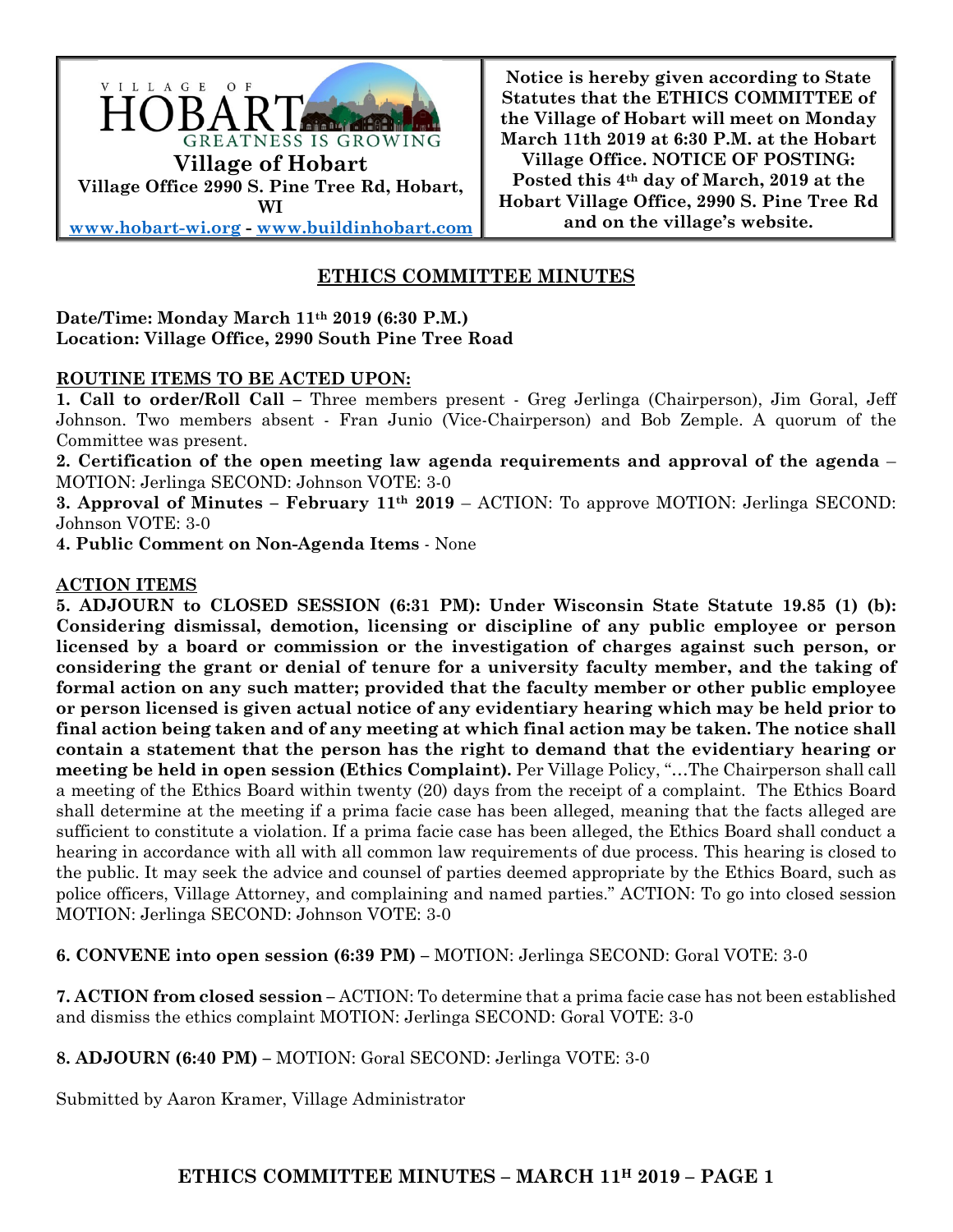# Village of Hobart Code of Ethics

(1) DECLARATION OF POLICY. The proper operation of democratic government requires that public **Officials** and **Employees** be independent, impartial and responsible to the people; that government decisions and policy be made in proper channels of the governmental structure; that public office not be used for personal gain; and that the public have confidence in the integrity of its government. In recognition of these goals, there is hereby established a Code of Ethics for all Village of Hobart **Officials** and **Employees**, whether elected or appointed, paid or unpaid, including members of boards, committees and commissions of the Village. Due to the fact that the Village of Hobart's counsel is bound by the Wisconsin Rules of Professional Conduct for Attorneys, the Village of Hobart's legal counsel is not governed by this Code of Ethics. The purpose of this Code of Ethics is to establish guidelines for ethical standards of conduct for all such **Officials** and **Employees** by setting forth these acts or actions that are incompatible with the best interest of the Village and by directing disclosure by such officials and **Employees** of private financial or other interests in matters affecting the Village. The provisions of this Code of Ethics and such rules and regulations, as may be established, are hereby declared to be in the best interests of the Village. This is the Village of Hobart's Code of Ethics. This Code of Ethics supplements all other applicable ordinances or law and does not limit or permit acts otherwise prohibited or allowed.

(2) DEFINITIONS. The following definitions are applicable throughout this Hobart Code of Ethics.

> **Alternate**. **Alternate** is understood to be any **Person** serving on the **Ethics Board**, whether paid or not, elected or appointed, in the event a **Member** is unable to serve.

**Anything of Substantial Value**. Money, property, favor, service, payment, advance forbearance, loan or promise of future employment for himself or herself or for his or her **Immediate Family**.

**Chairperson**. That **Member** elected to the Chair of the **Ethics Board** by **Ethics Board Member**s.

**Confidential Information***.* Information which has been obtained in the course of holding public office, employment, an independent contract or otherwise acting as an **Official** or **Employee**, and which information is not available to members of the public under sec. 19.85 Wis. Stats. or other law or regulation and which the **Official** or **Employee** is not authorized to disclose, including:

a. any written information that could lawfully be excepted from disclosure pursuant to state law, unless the **Official** or **Employee** disclosing it is authorized to do so by state law, or pursuant to some other pertinent law, policy or procedure; and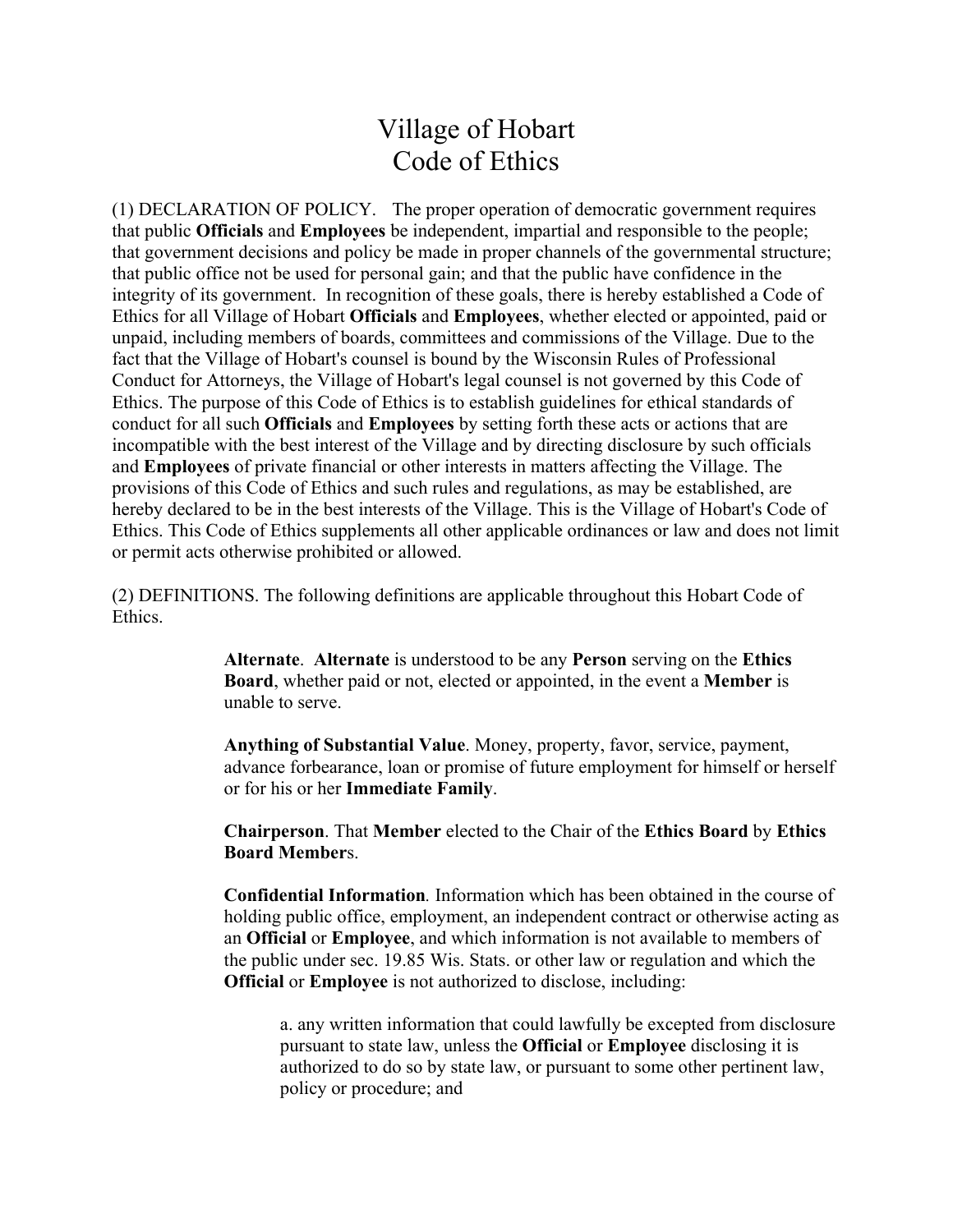b. any non-written information which, if it were written, could be excepted from disclosure under state law, unless the **Official** or **Employee** disclosing it is authorized to do so by the state law, or pursuant to some other pertinent law, policy or procedure; and

c. information which was obtained in the course of or by means of a record or oral report of a lawful closed session, whether or not the disclosure of the information would violate state law, unless the **Official**  or **Employee** disclosing it is authorized by state law to do so, or unless the **Official** or **Employee** disclosing it has been properly authorized to disclose it pursuant to an applicable law, policy or procedure; however, when such information is also available through channels which are open to the public, this provision does not prohibit an **Official** or **Employee** from disclosing the availability of those channels.

**Ethics Board**. The **Ethics Board** shall include all **Member**s and serving **Alternate**s.

**Employee**. A **Person** whose pay, in whole or in part, is under the control of the Village.

**Financial Interest***.* Other than the receipt of his or her salary, an interest which shall yield directly or indirectly, a monetary or other **Material** benefit to the **Official** or **Employee** or to any **Person** employing or retaining the services of the **Official** or **Employee**.

**Hospitality. Hospitality** is defined as reasonable hosting, entertainment, meals or refreshments furnished in connection with public events, appearances or ceremonies related to official Village business, if furnished by the sponsor of such public event; or in connection with speaking engagements, teaching or rendering other public assistance to an organization or another governmental entity: this provision applies only if the Village does not also pay the person for the same activity.

**Immediate Family**. **Immediate family** is defined as a wife, husband, ward, sister, brother, child, grandchild, guardian, mother-in-law, father-in-law, son-inlaw, daughter-in-law, sister-in-law, brother-in-law, including all members of blended families such as step father/step mother, step children, etc.

**Material**. Having influence or effect. Having to do with matter, not form.

**Member**. **Member** is understood to be any **Person** serving on the **Ethics Board**, whether paid or not, elected or appointed.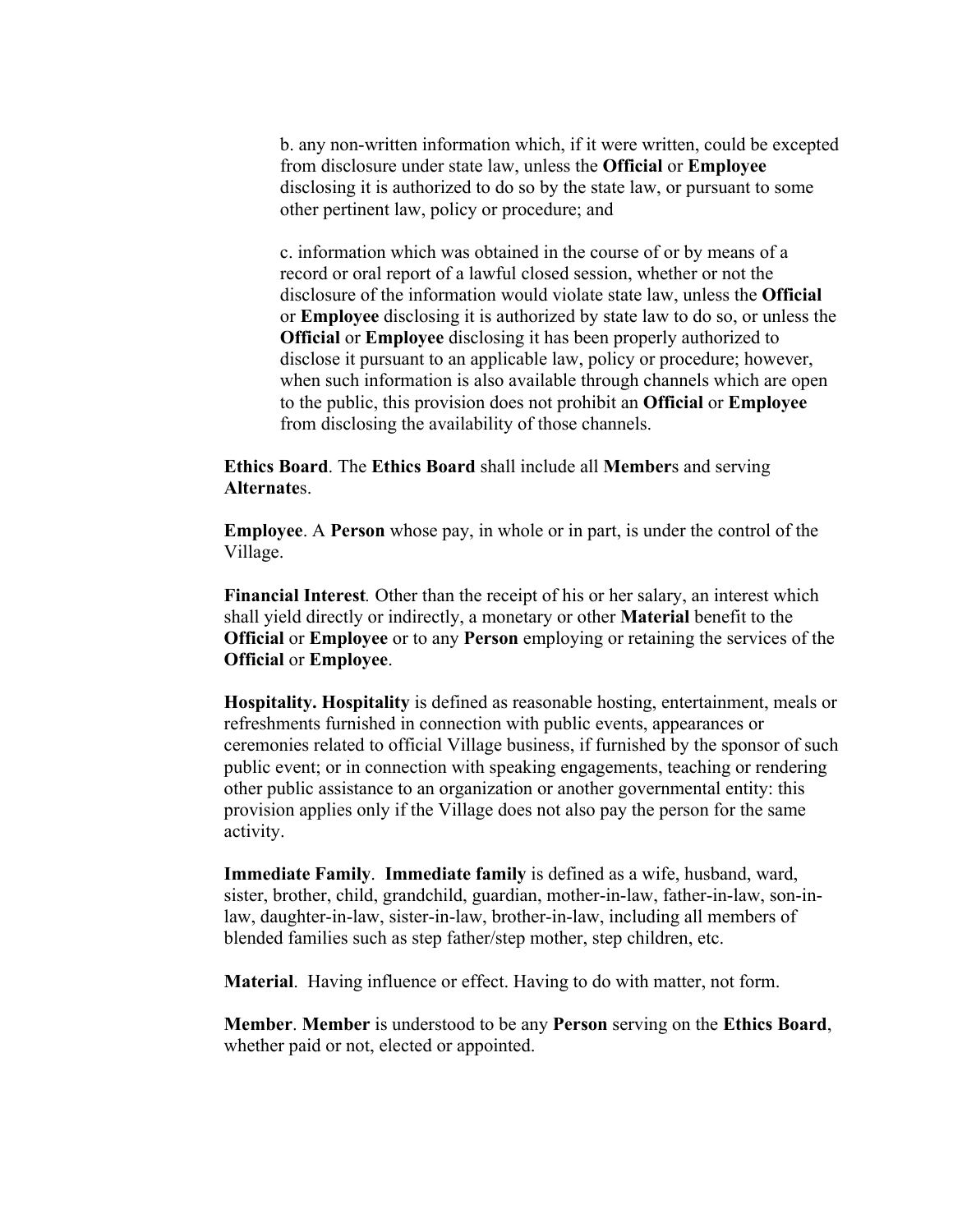**Official***.* **Official** is understood to be any **Person** serving on a board, committee, commission, or other capacity, appointed or elected by the Village Board or Village citizens, whether paid or not. The Village's legal counsel is not an **Official**.

**Person**. A person, corporation, partnership, joint venture, or other legally recognized entity.

**Personal Interest**. An interest arising from blood or marriage relationships or from close personal, business or political associations, whether or not a **Financial Interest** is involved.

**Vice-Chairperson**. That **Member** elected to the Vice-Chair of the **Ethics Board** by **Ethics Board Member**s.

(3) RESPONSIBILITY OF PUBLIC OFFICE. Public **Officials** and **Employee**s are agents of public purpose and hold office for the benefit of the public. They are bound to uphold the Constitution of the United States and the Constitution of this State and to carry out impartially the laws of the nation, State and municipality and to observe in their official acts the highest standards of integrity and to discharge faithfully the duties of their office regardless of personal considerations, recognizing that the public interest must be their prime concern. Their conduct in their official affairs must be above reproach so as to foster respect for all government.

(4) DEDICATED SERVICE. All **Officials** and **Employee**s of the Village shall adhere to the rules of work and performance established as the standard for their positions by the appropriate authority as set forth in the Village of Hobart Code of Ordinances. **Officials** and **Employee**s shall not exceed their authority or breach the law or ask others to do so, and they shall work with other public **Officials** and **Employee**s unless prohibited from so doing by law or by officially recognized confidentiality of their work.

# (5) FAIR AND EQUAL TREATMENT.

(a) Use of Public Property. No **Official** or **Employee** shall request or permit the use of Village-owned vehicles, equipment, materials or property for personal convenience or profit.

(b) Obligations of Citizens. Subject to the discretion of **Officials** or **Employee**s to vote on matters as allowed by law, no **Official** or **Employee** shall grant any special consideration, treatment or advantage to any citizens beyond that which is available to every other citizen.

#### (6) CONFLICT OF INTEREST

(a) **Financial** and **Personal Interest** Prohibited.

1. Other than the receipt of his or her salary, no Hobart **Official** or **Employee** may use his or her position to obtain financial gain or **Anything of Substantial Value** for the private benefit of himself or herself or his or her **Immediate Family**, or for an organization with which he or she is associated.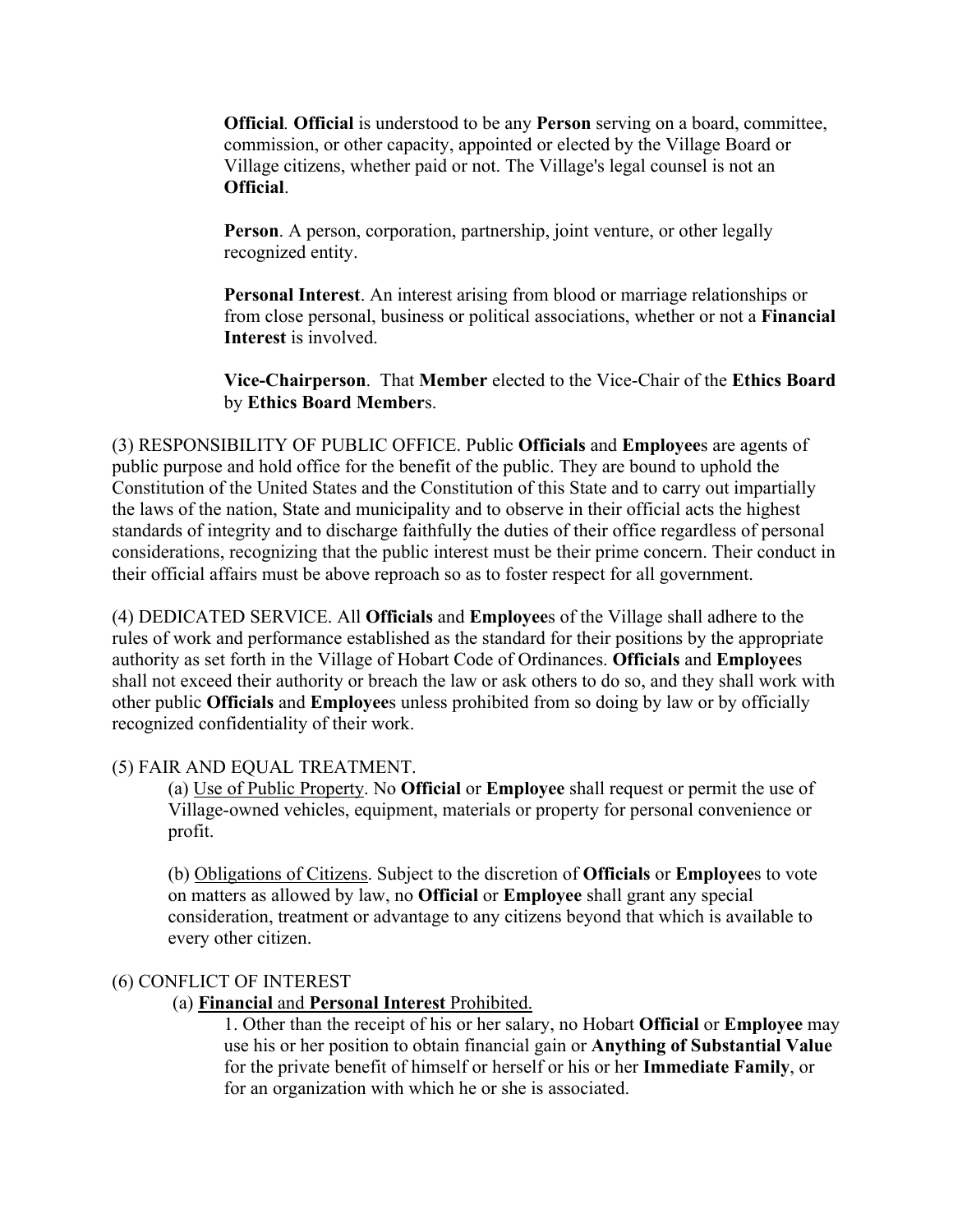2. No Hobart **Official** or **Employee** may solicit or accept from anyone, directly or indirectly, anything of value if it could reasonably be expected to influence the **Official's** or **Employee**'s vote, judgment, or official action, or could reasonably be considered a reward for official action or inaction on the part of the Hobart **Official** or **Employee**.

3. No **Official** or **Employee** may take any official action substantially affecting a matter in which the **Official** or **Employee** and/or a member of his or her **Immediate Family**, or an organization with which the **Official** or **Employee** is associated has a substantial **Financial Interest**.

4. No **Official** or **Employee** may use his or her position in a way that produces or assists in the production of a substantial benefit, direct or indirect, for the **Official**  or **Employee**, one or more members of the **Official's** or **Employee**'s **Immediate Family** either separately or together, or an organization with which the **Official** is associated.

#### (b) Specific Conflicts Enumerated.

1. *Incompatible Employment*. No **Official** or **Employee** shall engage in or accept private or public employment or render service for private or public interest when such employment or service is inconsistent or in conflict with the proper discharge of his or her duties as an **Official** or **Employee** or would tend to **Materially** impair his or her independence of judgement or action in the performance of his or her duties as an **Official** or **Employee** unless otherwise permitted by law and unless disclosures are made as hereinafter provided.

2. *Disclosure of Confidential Information*. No **Official** or **Employee** shall, without proper legal authorization, disclose confidential information concerning the property, government or affairs of the Village nor shall such information be used to advance financial or other private interests.

#### 3. *Solicitation or Acceptance of Anything of Value Prohibited.*

a. No **Official** or **Employee** shall solicit or accept from any person, directly or indirectly, anything of value if it could reasonably be expected to influence the official's or **Employee**'s vote, official action or judgment, or could reasonably be considered as a reward for any official action or inaction on the part of the **Official** or **Employee**. Campaign contributions which are permitted and reported under Ch. 11, Wis. Stats., may be accepted and are not a violation of this Ethics Code.

b. No **Official** or **Employee**, or member of the official's or **Employee**'s **Immediate Family**, shall accept **Hospitality** if, after consideration of the surrounding circumstances, it could reasonably be expected to influence the official's or **Employee**'s vote, official action or judgment. An **Official** or **Employee** should discourage any member of his or her **Immediate**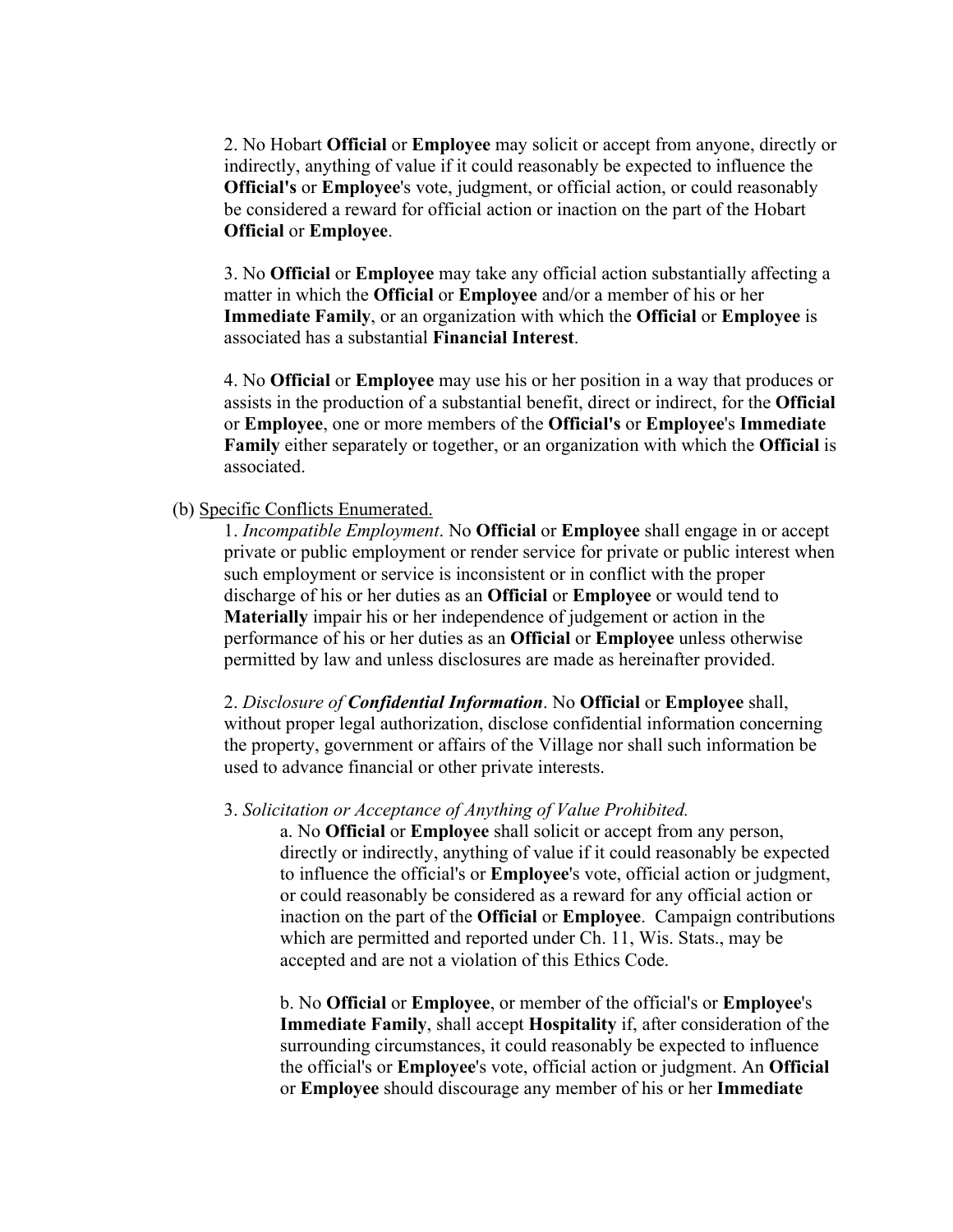**Family** from accepting **Hospitality** under such circumstances. Participation in ground breakings, celebrations, grand openings, open houses, informational meetings, voter forums and similar events are excluded from this prohibition.

4. *Representing Private, Personal or Financial Interest Before Village Agencies or Courts.* No **Official** or **Employee** shall appear on behalf of any private **Person**  other than himself or herself or his or her **Immediate Family**, before the agency, board, commission, committee, council, or department of the Village, or before any court involving a case in which the Village has an interest. However, a Village Board Member may appear before Village agencies on behalf of the Village Board Member's constituents in the course of the Village Board Member's duties as a representative of the electorate or in the performance of public and civic obligations.

#### (7) NEPOTISM POLICY.

(a) **Immediate Family**. No **Person** shall be employed by any department within the Village if another member of his or her **Immediate Family** is already an **Official** or **Employee** of that department.

(b) Current **Employees**. Any members of the **Immediate family** that are employed by the Village as of the effective date of this section shall be allowed to remain as **Employees** of the Village.

(c) Exceptions. This section does not apply to contractors, subcontractors, temporary part-time **Employees**, volunteers and paid-on-call **Employees**.

(d) Elected Office Allowed. This section does not prohibit a member of an **Official's** or **Employee's Immediate Family** from running for elected office.

## (8) DISCLOSURE OF INTEREST IN LEGISLATION

(a) Prior Disclosure By Board Members. Any member of the Village Board who has a **Material** recognized **Financial Interest** or **Personal Interest** other than the same common interest that is shared by all citizens in any proposed legislation before the Village Board shall disclose on the record of the Board the nature and extent of such interest, prior to any action or vote.

(b) Prior Disclosure By **Officials** or **Employee**s. Any other **Official** or **Employee** who has a **Financial Interest** or **Personal Interest** in any proposed legislative action of the Village Board or any board, commission or committee upon which the **Official** or **Employee** has any influence or input or of which the **Official** or **Employee** is a member that is to make a recommendation or decision upon any item which is the subject of the proposed legislative action shall disclose on the records of the Village Board or the appropriate board, commission or committee the nature and extent of such interest, prior to any action or vote.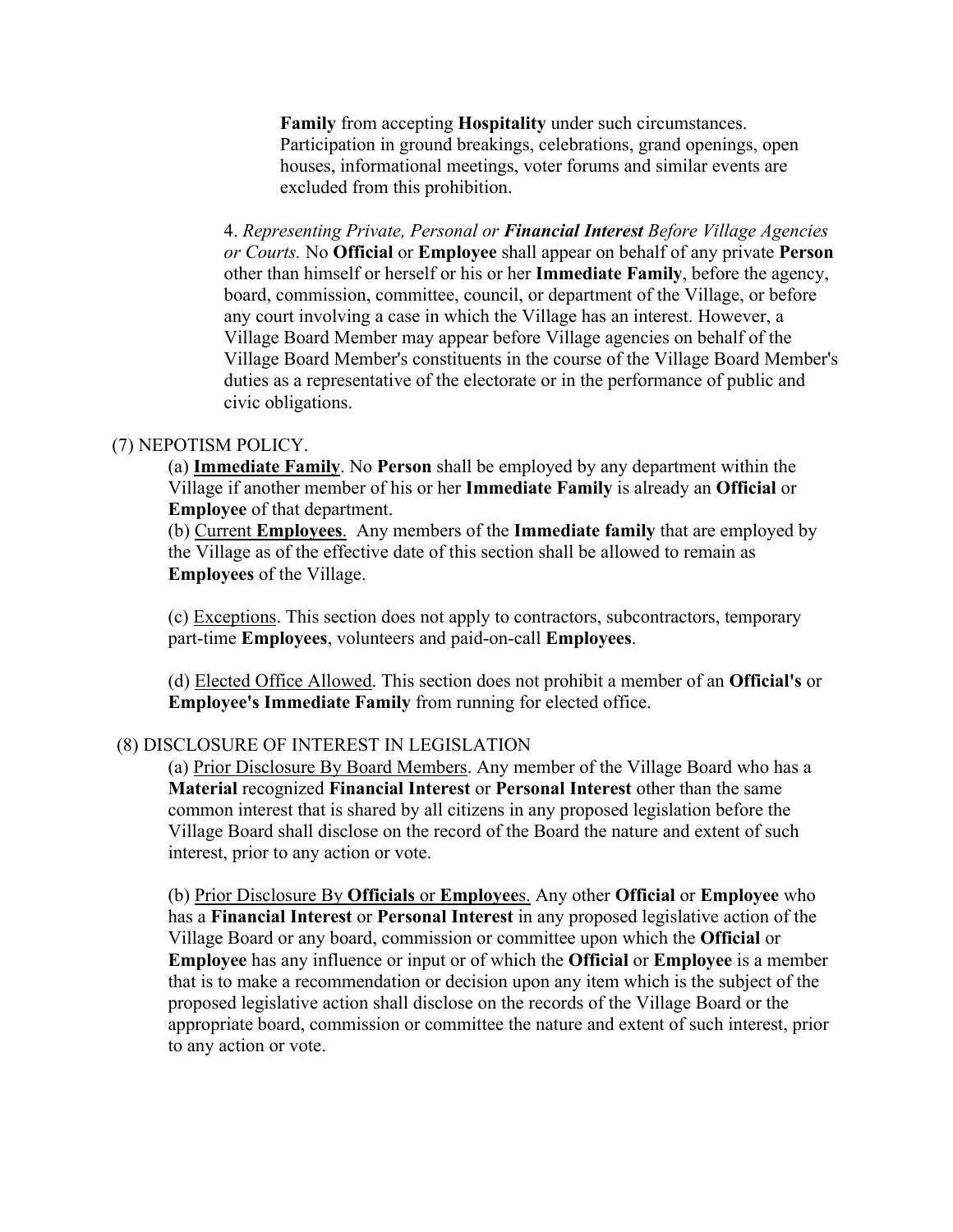(c)Determination of Conflict of Interest. In the event Section (8)(b) applies, the Village Board shall refer the decision on whether a conflict of interest exists to the **Ethics Board** for an opinion.

# (9) STATUTORY STANDARDS OF CONDUCT.

The Wisconsin Statutes, while not set forth herein, are considered an integral part of this Code of Ethics. Accordingly, although not exclusively, the provisions of the following Wisconsin Statutes, as from time to time amended, are made a part of this Code of Ethics and shall apply to **Officials** and **Employees** whenever applicable:

- (a) §946.10, Bribery of Public Officers and **Employees**.
- (b) §946.11, Special Privileges From Public Utilities.
- (c) §946.12, Misconduct in Public Office.
- (d) §946.13, Private Interest in Public Contract Prohibited.

#### (10) **ETHICS BOARD**

(a) Membership. There is hereby created an **Ethics Board** consisting of 5 voting **Members** and 2 **alternate**s. The **Members** shall serve without compensation unless the Village Board otherwise provides. The **Members** of the **Ethics Board** shall be residents of the Village of Hobart. The **Members** shall not be elected **Officials**, full time appointed **Officials** or **Employees**, nor shall the **Members** be currently serving on any other Village board, committee or commission. Each **Member** shall be appointed by the Village President and subject to confirmation by the Village Board and confirmed by a letter of appointment.

(b) Membership Terms of Office. Terms of office shall be a minimum of 5 years and members may serve further terms if they and the board are in agreement. The **Alternate**s shall be appointed for 5 years, and may also serve further terms if they and the board are in agreement.

(c) Legal Assistance. The Village Attorney shall furnish the **Ethics Board** legal assistance when necessary and when doing so does not present a conflict of interest to the Village Attorney, pursuant to the Wisconsin Rules of Professional Conduct for Attorneys. With the prior approval of the Village Board, the **Ethics Board** may retain independent counsel when the Village Attorney is unable to provide legal assistance to the **Ethics Board**.

#### (d) Powers and Duties.

1. The **Ethics Board** shall, from time to time, adopt and develop written procedural rules which shall be submitted to the Village Board for approval and incorporated within the Code of Ethics.

2. General Rules of Procedure

a. Board Meetings

1. The **Ethics Board** shall elect a **Chairperson** and **Vice-**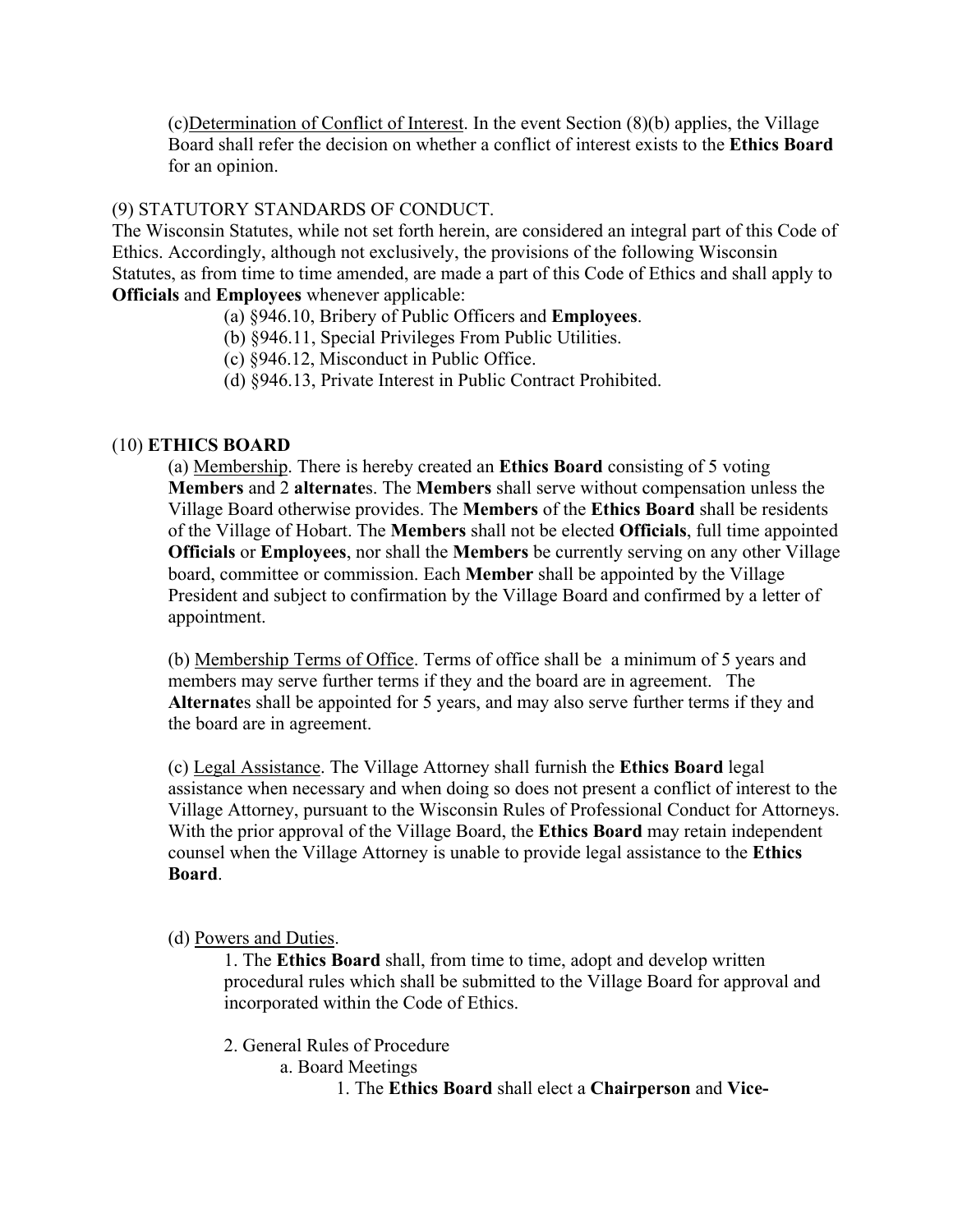**Chairperson**.2. All **Members** s shall receive adequate notice of meetings, which shall not be less than forty-eight hours.

3. An agenda shall be prepared for each meeting.

4. The **Chairperson** shall appoint a secretary for each meeting to record minutes.

5. Meetings shall be called by the **Chairperson** when deemed advisable. However, the **Ethics Board** shall meet at least one time per year.

6. A majority of the present **Ethics Board** shall constitute a quorum at any meeting.

#### b. Ethics Complaints

1. All complaints regarding a violation of the Hobart Ethics Code shall be in writing, signed by the complaining party, notarized, and delivered to the Village Clerk.

2, Upon receipt, the Village Clerk shall, within seven (7) days, forward the complaint to the **Ethics Board Chairperson**, and a copy of the complaint to the named parties.

3. The **Chairperson** shall call a meeting of the **Ethics Board** within twenty (20) days from the receipt of a complaint. The **Ethics Board** shall determine at the meeting if a prima facie case has been alleged, meaning that the facts alleged are sufficient to constitute a violation. If a prima facie case has been alleged, the **Ethics Board** shall conduct a hearing in accordance with all with all common law requirements of due process. This hearing is closed to the public. It may seek the advice and counsel of parties deemed appropriate by the **Ethics Board**, such as police officers, Village Attorney, and complaining and named parties.

4. The **Ethics Board** shall submit to the Village Board, within sixty (60) days of the conclusion of the due process hearing, the findings of fact and conclusions based thereon. The **Ethics Board** may make recommendation for appropriate action to be taken by the Village Board or other proper Village authority.

5. All records of complaints to the **Ethics Board**, finding of facts and conclusions, and investigations of violations shall be closed to public inspection, unless inspection of such records are otherwise allowed under the Open Records Law.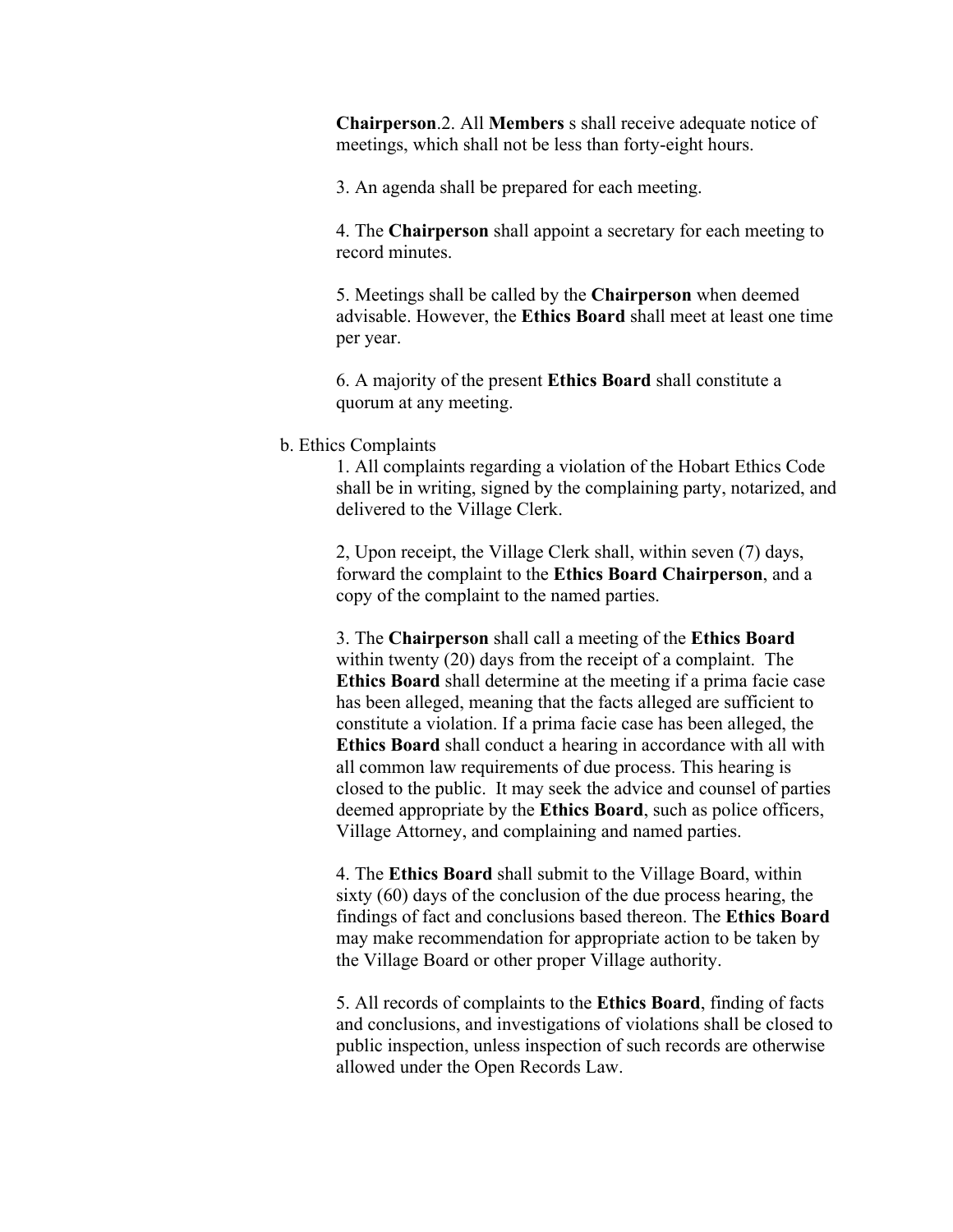c. Advisory Opinions. Any **person** may apply in writing to the **Ethics Board** for an advisory opinion as to the interpretation and application of this code, and shall be guided by the opinion rendered. Such **person** shall have the opportunity to present his or her interpretation of the facts at issue and of the applicability of provisions of this Ethics Code before the **Ethics Board**. Unless inspection of such records are otherwise allowed under the Open Records Law, meetings for deliberations and action upon such applications shall not be open to the public, and records of the Ethics Board's opinions or opinion requests shall be closed to public inspection. In the event the **Ethics Board** deems it necessary or appropriate, it may request an opinion from the Village Attorney.

3. Ethics Board Members shall have the power, by majority vote, to dismiss a member who has become ineffectual or negligent.

(11) APPLICABILITY. This Code of Ethics shall be operative in all instances covered by its provisions, except when superseded by an applicable statutory provision and statutory action, or when the application of a statutory provision is discretionary but determined by the **Ethics Board** to be more appropriate or desirable.

(12) PENALTIES AND SANCTIONS. Violation of any provision of this Code of Ethics may constitute a cause for suspension, removal from office or employment or other disciplinary action. Sanctions, including any disciplinary action that may affect **Employees** covered under a labor agreement will be consistent with the terms and conditions set forth in the applicable labor agreement. Violation may also lead to additional legal penalties and sanctions, pursuant to the Village of Hobart Code of Ordinances or other applicable laws.

# (13) DISTRIBUTION OF ETHICS CODE.

(a) Distribution. The Village Clerk shall cause a copy of this Code of Ethics to be distributed to every **Official**, committee member, and **Employee** of the Village within 30 days of the enactment of this section. Each public **Official** and **Employee** elected, appointed or engaged thereafter shall be furnished a copy before entering upon his or her duties.

(b) Annual Review. Each **Official**, the Village President, the chairman of each board, commission or committee and, through the Village Administrator, the head of each department, shall annually, between May 1 and May 31 each year, review the provisions of this code with his or her fellow trustees or board, commission, committee members or subordinates, as the case may be, and certify to the Village Clerk by June 15 that such annual review had been undertaken.

(c) Statement of Understanding. Each public **Official**, committee member, and **Employee** shall initially, in connection with paragraphs (a) and (b) above, also complete and file with the department head or Village Administrator, as appropriate, the following Statement of Understanding: